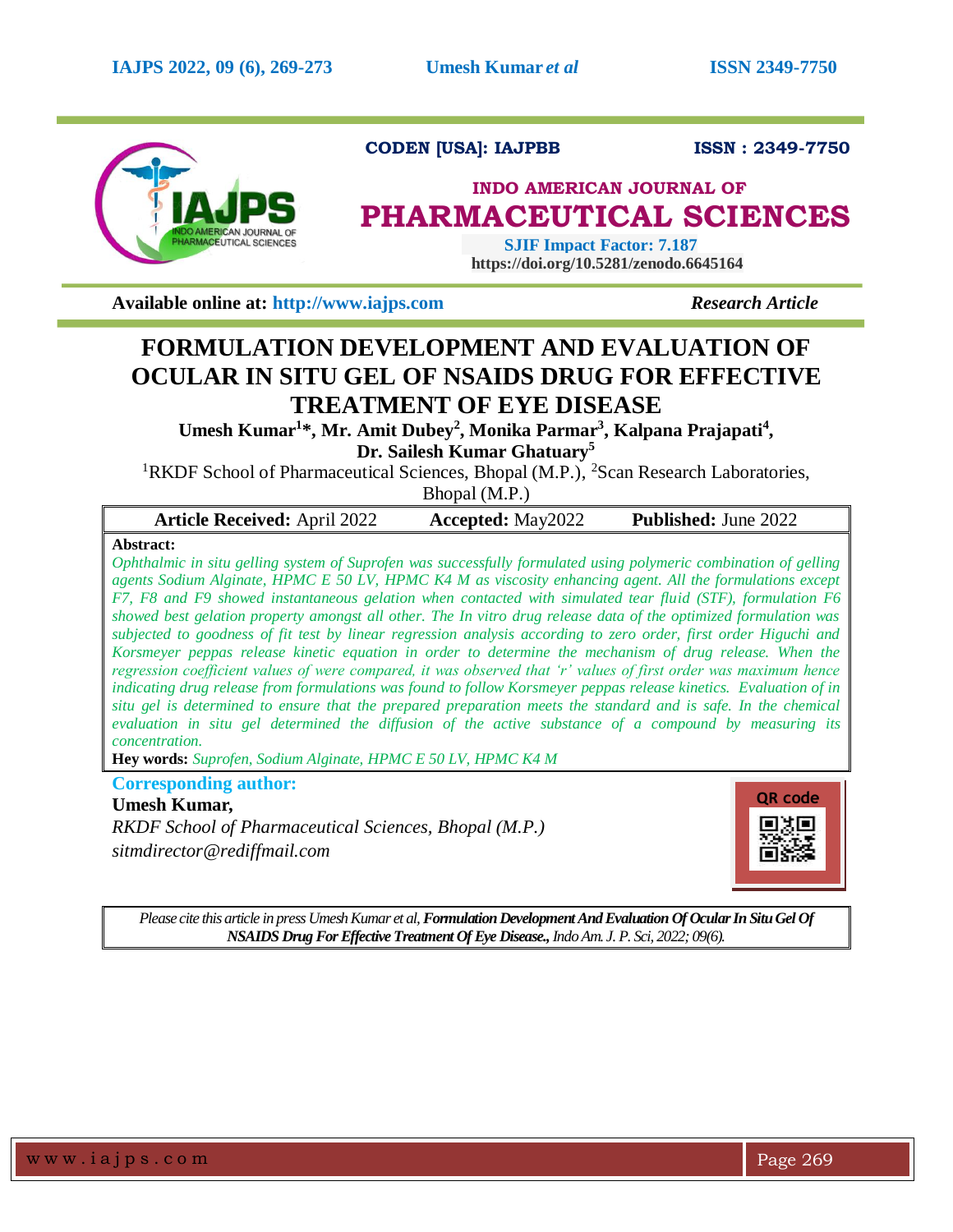#### **INTRODUCTION:**

The formation of gels depends on factors like change in a specific physico-chemical parameter (pH, temperature, ion-sensitive) by which the drug gets released in a sustained and controlled manner. There are various novel dosage forms like insitu gel, nanosuspension, nanoparticulate system, liposomes, niosomes, dendrimers, ocular iontophoresis, collagen shield, minidisc, ocular film, implants, ocuserts etc [1].

Development of ocular drug delivery systems has always been challenging because of the draw backs with ocular route like non-productive absorption, impermeability of drugs to cornea, drainage, induced lachrymation and tear turn over. Topical application of drugs to the eye is the well-established route of administration for the treatment of various ocular diseases like dryness, conjunctivitis, keratitis, eye flu etc. New approaches have been investigated for delivery of drugs to the eye by making use of polymers that pays a key role in delivery of drugs to the pre and intra ocular tissues [2].

Such persistent attempts have resulted into achieving the increase in bioavailability and extending the duration of therapeutic action of ocular drug. Smart polymeric systems have proved to be promising means of delivering the drugs. These polymers undergo sol-gel transition after administered. They are in solution phase before administration, but gels under physiological condition. The ocular bioavailability of the drugs can be improved by prolonging their residence time in the cul-de-sac and by increasing their corneal permeability [3].

The general process of drug absorption into the eye from the precorneal area (dose site) following topical ocular administration is quite complex. The classical sequence of events involves drug instillation, dilution in tear fluid, diffusion through mucin layer, corneal penetration (epithelium, stroma, endothelium), and transfer from cornea to aqueous humor. Following absorption, drug distributes to the site of action (e.g., iris-ciliary body).

Parallel absorption via the conjuctiva/sclera provides an additional pathway to eye tissues but, for most drugs, is minor compared with corneal absorption. Also, nonproductive, competing, and parallel pathways (e.g., nasolacrimal drainage or systemic absorption via the conjuctiva) work to carry drug away from the eye and limit the time allowed for the absorption process. Moreover, in some species, such as the rabbit, non-productive absorption into the nictitating membrane can occur [4].

In situ gel forming systems are drug delivery systems that are in solution form before administration in the body but once administered, undergo gelation in situ, to form a gel triggered by external stimulus such as temperature, pH etc and release the drug in sustained or controlled manner. This novel concept of producing in situ gel was suggested for the first time in the early 1980s. Gelation occurs via the crosslinking of polymer chains that can be achieved by covalent bond formation (chemical cross-linking) or non-covalent bond formation (physical crosslinking). In situ gel-forming systems can be described as low viscosity solutions that undergo phase transition in the conjunctival cul-de-sac to form viscoelastic gels due to conformational changes of polymersin response to the physiological environment. The rate of in situ gel formation is important because between instillation in the eye and before a strong gel is formed, the solution or weak gel is produced by the fluid mechanism of the eye [5]. Both natural as well as synthetic polymers can be used for the fabrication of in situgels [6]. An Suprofen type anti-inflammatory analgesic and antipyretic. It inhibits prostaglandin synthesis and has been proposed as an anti-arthritic. The aim of present work to develop and characterize in ocular situ gel of Suprofen for effective treatment of inflammation of eyes.

#### **MATERIAL AND METHODS:**

#### **Formulation development of** *In-situ* **gel:**

The polymeric solution was prepared by dispersing required quantity of sodium alginate as main polymer and HPMC- E 50 LV, HPMC- K4M as co-polymers in water using a magnetic stirrer until the polymers completely dissolve. Aqueous solution of Suprofen was added in to the polymeric solution with continuous stirring. Buffering and osmolality agents were added to the resulting solution along with benzalkonium chloride. The pH of the solution was adjusted to  $6.5$  using  $0.1$  N NaoH/0.1 N HCl [7]. The *in situ* gel formulations are depicted in Table 1.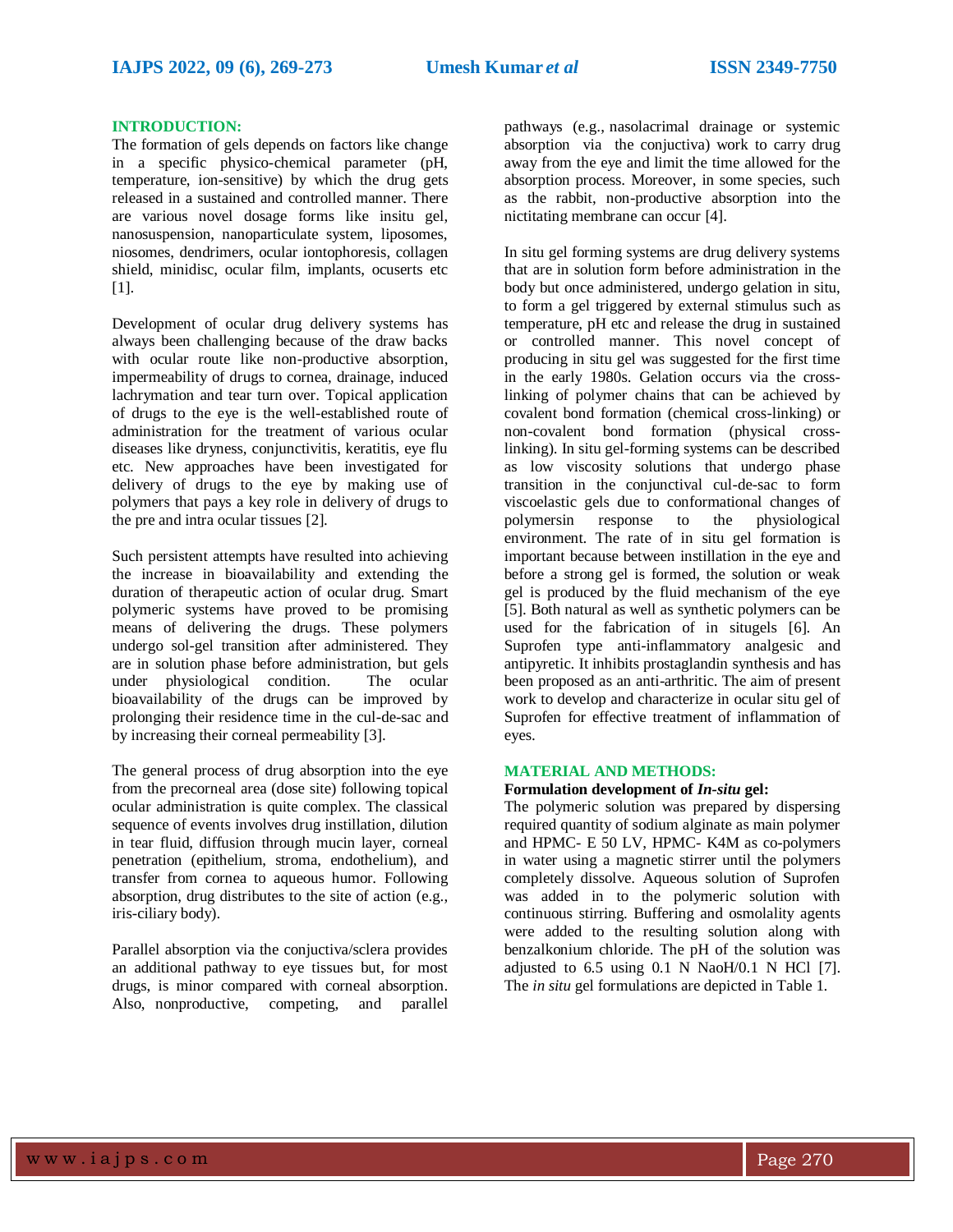| S. No. | <b>Ingredient</b><br><b>Formulations</b> |         |         |         |                |         |         |         |         |         |
|--------|------------------------------------------|---------|---------|---------|----------------|---------|---------|---------|---------|---------|
|        | ( %)                                     | F1      | F2      | F3      | F <sub>4</sub> | F5      | F6      | F7      | F8      | F9      |
| 1.     | Suprofen                                 | 0.1     | 0.1     | 0.1     | 0.1            | 0.1     | 0.1     | 0.1     | 0.1     | 0.1     |
| 2.     | Sodium<br>Alginate                       | 5       | 10      | 15      | 5              | 10      | 15      | 5       | 10      | 15      |
| 3.     | HPMC E 50<br>LV                          | 0.2     | 0.2     | 0.2     | 0.3            | 0.3     | 0.3     | 0.4     | 0.4     | 0.4     |
| 4.     | <b>HPMC K4 M</b>                         | 1.0     | 1.0     | 1.0     | 0.75           | 0.75    | 0.75    | 0.5     | 0.5     | 0.5     |
| 6.     | Benzalkonium<br>Chloride                 | 0.010   | 0.010   | 0.010   | 0.010          | 0.010   | 0.010   | 0.010   | 0.010   | 0.010   |
| 7.     | <b>NaCl</b>                              | q.s.    | q.s.    | q.s.    | q.s.           | q.s.    | q.s.    | q.s.    | q.s.    | q.s.    |
| 8.     | Poly ethylene<br>glycol                  | 0.1     | 0.1     | 0.1     | 0.1            | 0.1     | 0.1     | 0.1     | 0.1     | 0.1     |
| 9.     | Distilled<br>Water                       | $50$ ml | $50$ ml | $50$ ml | $50$ ml        | $50$ ml | $50$ ml | $50$ ml | $50$ ml | $50$ ml |

#### **Table 1: Composition of different formulations of** *In-situ* **gel**

#### **Drug content:**

The assay of drug Suprofen was performed by UV method. The calculation was based on calibration curve method using regression equation  $(Y=mx+c)[8]$ .

# **pH:**

pH is one of the most important parameters involved in the ophthalmic formulation. The two areas of critical importance are the effect of pH on solubility and stability. The pH of ophthalmic formulation should be such that the formulation will be stable at that pH and at the same time there would be no irritation to the patient upon administration of the formulation. Ophthalmic formulations should have pH range in between 5 to 7.4. The developed formulations were evaluated for pH by using calibrated digital pH meter. For *In situ* gel pH 5.0 should be optimum because both the drug is stable at pH 3.5-5.0. Lowering the pH from 5.0 can causes irritation to eye and on raise the above 5 will result in gelation of formulation due to presence of carbopol [9].

## *In-situ* **gelling capacity:**

*In situ* gelling capacity determined by visual inspection. The formulation has been exposed to the physiological conditions of temperature and pH. Simulated tear fluid (STF) was prepared and warm up to 370C. Formulations were introduce into STF in a ratio of 1:2 Change in consistency of Formulations were visually inspected.

## **Viscosity study:**

At pH 5.0 and temperature less than 160C the developed formulations were in liquid state and show low viscosity. For viscosity studies the pH of formulations were raised from pH 5.0 to pH 7.4 and the temperature was raised to 370C. pH was raised to 7.4 by the addition of 0.5M NaOH.

The resulting gel studied for viscosity on Brookfield Synchrolectric Viscometer using Spindle No.7 at 50 RPM for comparative study. The angular viscosity was measured by gradually increase the RPM from 10 to 70.

#### *In-vitro* **drug diffusion study:**

The *in vitro* release of drugs from the formulations was studied through cellophane membrane. The dissolution medium used was artificial tear fluid freshly prepared (pH 7.4). Cellophane membrane, previously soaked overnight in the dissolution medium, was tied to one end of a specifically designed glass cylinder (open at both ends and of 5 cm diameter). A 1-ml volume of the formulation was accurately pipetted into this assembly. The cylinder was attached to the metallic driveshaft and suspended in 50 ml of dissolution medium maintained at  $37\pm1\degree$ C so that the membrane just touched the receptor medium surface. The dissolution medium was stirred at 50 rpm using magnetic stirrer. Methodology Aliquots, each of 1-ml volume, were withdrawn at hourly intervals and replaced by an equal volume of the receptor medium[10].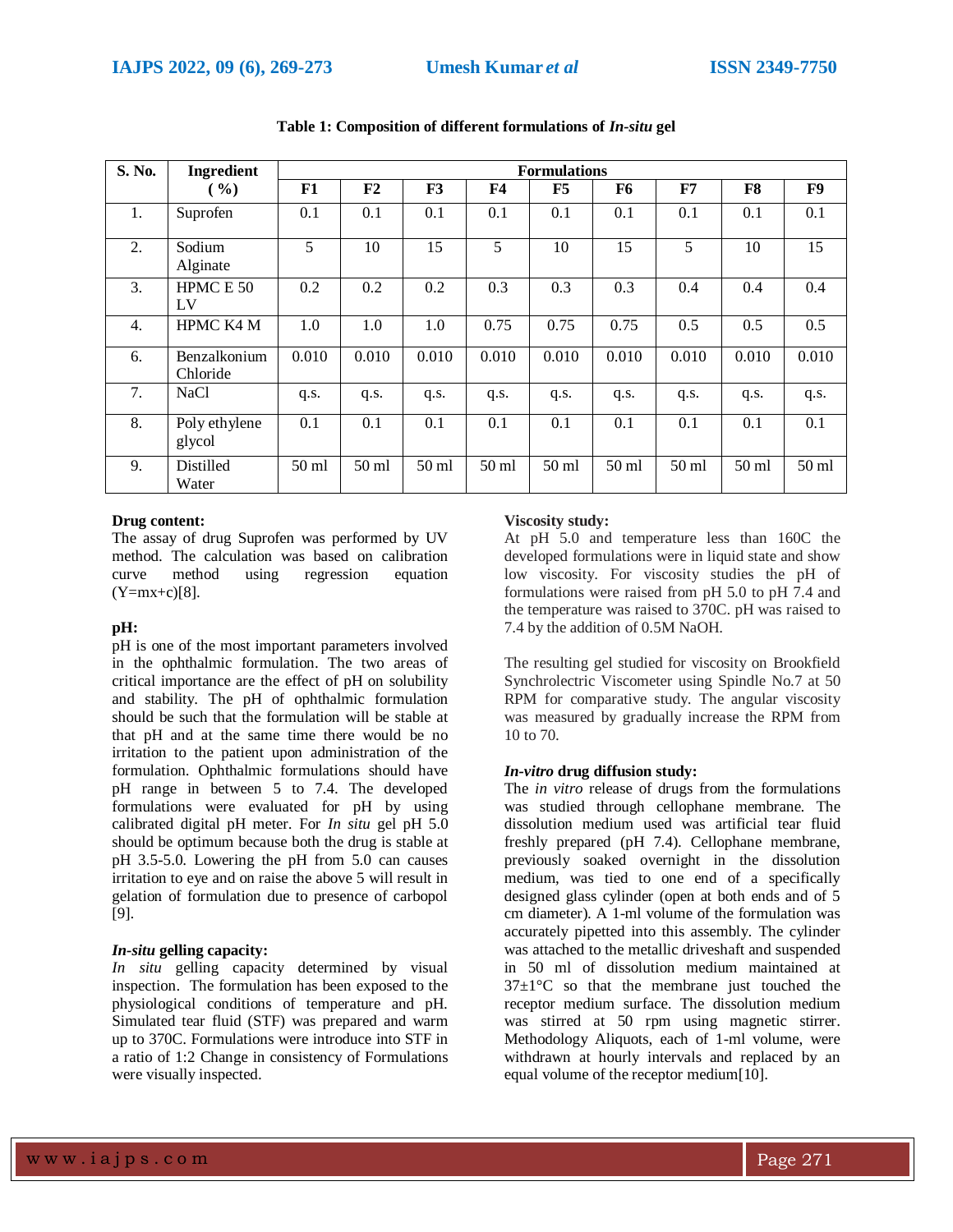### **RESULTS:**

Ophthalmic *in situ* gelling system of Suprofen was successfully formulated using polymeric combination of gelling agents Sodium Alginate, HPMC E 50 LV, HPMC K4 M as viscosity enhancing agent. All the formulations except F7, F8 and F9 showed instantaneous gelation when contacted with simulated tear fluid (STF), formulation F6 showed best gelation property amongst all other. The *In vitro* drug release data of the optimized formulation was subjected to

goodness of fit test by linear regression analysis according to zero order, first order Higuchi and Korsmeyer peppas release kinetic equation in order to determine the mechanism of drug release. When the regression coefficient values of were compared, it was observed that 'r' values of first order was maximum hence indicating drug release from formulations was found to follow Korsmeyer peppas release kinetics.

| <b>Formulation</b> | Drug Content $(\%)^*$ | pH  | In situ gelling<br>capacity | <b>Viscosity after</b><br>galation |
|--------------------|-----------------------|-----|-----------------------------|------------------------------------|
| F1                 | $98.85 \pm 0.45$      | 4.8 | $(4 + 2)$                   | 2250                               |
| F2                 | $98.78 \pm 0.23$      | 4.7 | $``++"$                     | 2310                               |
| F3                 | $98.65 \pm 0.25$      | 4.9 | $``++"$                     | 2345                               |
| F4                 | $98.78 \pm 0.15$      | 4.6 | $4++1$                      | 2145                               |
| F5                 | $97.45 \pm 0.63$      | 4.7 | $4 + + +$                   | 2236                               |
| F6                 | $99.45 \pm 0.27$      | 4.5 | $4 + + +$                   | 2374                               |
| F7                 | $98.78 \pm 0.15$      | 4.3 | $``+"$                      | 2245                               |
| F8                 | $97.85 \pm 0.35$      | 4.5 | $``+"$                      | 2340                               |
| F9                 | $97.85 \pm 0.14$      | 4.6 | $``+"$                      | 2389                               |

**Table 2: Drug content analysis**

**Table 3:** *In vitro* **drug release profile of Suprofen from** *in situ* **Formulation F6**

| Time (h)     | <b>Square Root</b><br>of $Time(h)^{1/2}$ | <b>Log Time</b> | $Cumulative*%$<br><b>Drug Release</b> | Log<br>Cumulative %<br><b>Drug Release</b> | Cumulative %<br>Drug<br><b>Remaining</b> | Log<br><b>Cumulative %</b><br>Drug<br><b>Remaining</b> |
|--------------|------------------------------------------|-----------------|---------------------------------------|--------------------------------------------|------------------------------------------|--------------------------------------------------------|
| 0.5          | 0.707                                    | $-0.301$        | 11.45                                 | 1.059                                      | 88.55                                    | 1.947                                                  |
| 1            |                                          | $\Omega$        | 26.65                                 | 1.426                                      | 73.35                                    | 1.865                                                  |
| 1.5          | 1.225                                    | 0.176           | 42.23                                 | 1.626                                      | 57.77                                    | 1.762                                                  |
| $\mathbf{2}$ | 1.414                                    | 0.301           | 65.58                                 | 1.817                                      | 34.42                                    | 1.537                                                  |
| 2.5          | 1.581                                    | 0.398           | 73.32                                 | 1.865                                      | 26.68                                    | 1.426                                                  |
| 3            | 1.732                                    | 0.477           | 84.45                                 | 1.927                                      | 15.55                                    | 1.192                                                  |
| 4            | 2                                        | 0.602           | 93.32                                 | 1.970                                      | 6.68                                     | 0.825                                                  |
| 5            | 2.236                                    | 0.699           | 98.45                                 | 1.993                                      | 1.55                                     | 0.190                                                  |

# **CONCLUSION:**

Evaluation of in situ gel is determined to ensure that the prepared preparation meets the standard and is safe. In the chemical evaluation in situ gel determined the diffusion of the active substance of a compound by measuring its concentration. In evaluation determine if the preparations is contaminated or not, also be effective and safe.

#### **REFERENCES:**

1. Nalla A and Chinnala KM. In -situ ophthalmic drug delivery systems –An Overview , Indo Am. J. Pharm. Sci. 2016; 3(3): 202-208.

- 2. PeppasNA, LangerR. New challenges in biomaterials. Science 1994; 263(5154):1715- 1720.
- 3. Swapnil S. A review on polymers used in novel in situ gel formulation for ocular drug delivery and their evaluation. Journal of biological and scientific opinion 2003; 1(2):132-137.
- 4. Hajare A et al. A rational approach to ocular drug delivery systems: A overview. World journal of pharmaceutical research 2014; 3(2):3324-3348.